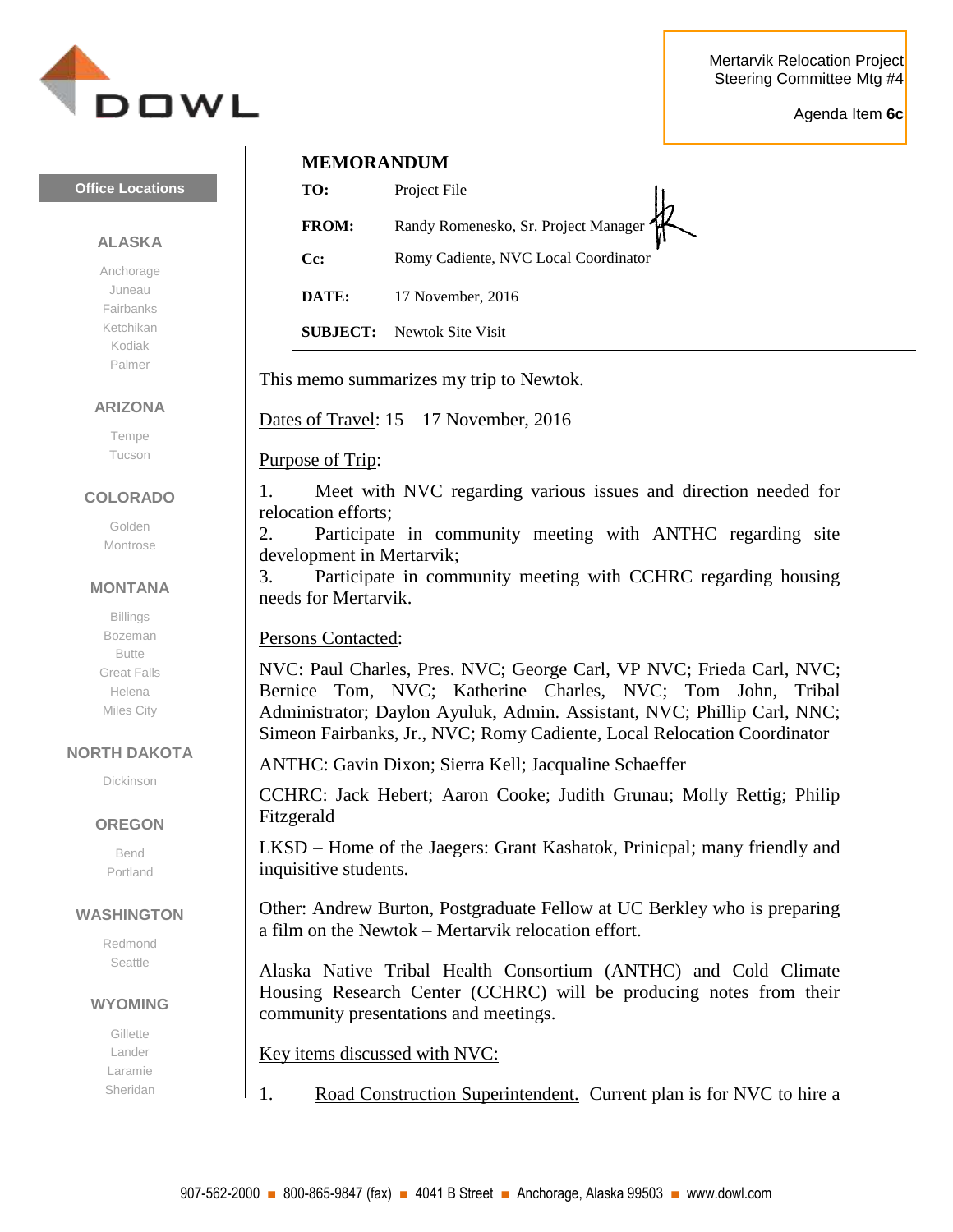field superintendent to run the 2017 construction work. It is recommended the superintendent be hired by early January 2017 so he may assist with equipment procurement, barging schedule, camp operations and hiring of construction crew. The proposal is for Goldstream Engineering (GEI) to recommend 3 candidates to NVC for consideration. NVC would interview in Newtok and make the hire as they determine is best for the project. NVC concur with this plan and direct the Project Team to move forward with this effort.

- 2. Architect / Engineer for MEC. The team learned in October the USACE would not be able to assist with A/E services for the MEC. The initial plan was to issue an RFP for A/E services. Further investigation determined (1) NVC procurement code Section 8.1 allows NVC to enter into intergovernmental agreements for procurement of services to the maximum extend feasible; and (2) ANTHC has a term A/E firm available for use by NVC. NVC concur with the plan to contract with ANTHC for use of their A/E firm to complete the design of the MEC. The Project Team will work with ANTHC, funding agencies, and Tribe attorney to develop appropriate documents for the agreement. Goal is to have A/E under contract by 1 January, 2017.
- 3. Crew Camp Operations. NVC is interested in operating the crew-camp in Mertarvik during the construction season. This would require providing a camp cook, support labor (for hauling water, freighting shipped materials from Newtok to Mertarvik by boat, etc.) and camp cleaning. Logistical support from Anchorage and other details will be part of the workforce camp plan under development by GEI.
- 4. FEMA "Buy-Out" Application. DOWL would like to hire CRW Engineering as a subconsultant to develop the "buy-out" application. DOWL believes utilizing CRW's knowledge of the previous application to FEMA is the best way to develop the new application in the timeline provided by FEMA (application to be submitted by early January). NVC will need to approve a contract amendment with DOW in order to hire CRW. Proposed funding source for the application work is BIA grant A16AV01004. NVC had no objection to DOWL subcontracting with CRW for the development of the application.
- 5. CCHRC Technical Assistance. NVC is interested in retaining the services of Cold Climate Housing Research Center (CCHRC) to assist with various projects on behalf of NVC. Projects that may benefit from CCHRC participation include: (1) development of crew-camp for both short-term and long-term use by NVC; (2) assist A/E in final design of the MEC shell and interior layouts; (3) provide QC/QA on housing construction; (4) general technical assistance with site development effort led by ANTHC. DOWL believes the current NVC-CCHRC agreement allows for future task orders when approved by NVC; this needs to be confirmed by Tribe attorney. Proposed funding source for the application work is BIA grant A16AV01004; this needs to be confirmed by BIA. NVC wishes to retain CCHRC for technical assistance on a task order basis.
- 6. NVC Goldstream Engineering Amendment No. 1. NVC approved amendment #1 to the GEI contract. The amendment corrected several items in the fee schedule. Amendment sent to GEI for signature on 11/17/2016.